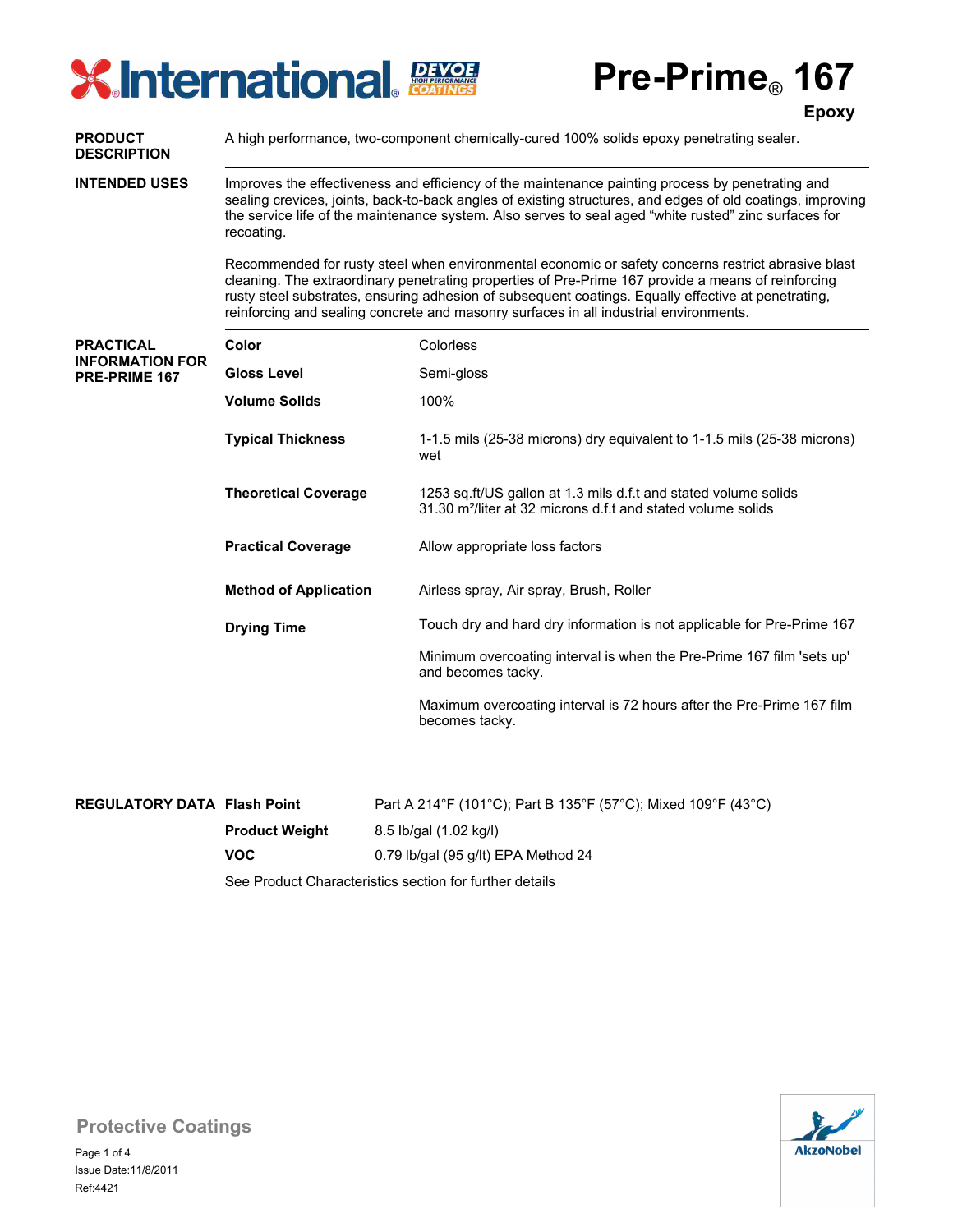

**Pre-Prime**® **167**

**Epoxy**

#### All surfaces must be sound, dry, clean, and free of oil, grease, dirt, loose and flaking paint and other foreign substances. **SURFACE PREPARATION**

#### **Rusty Steel and Weathered Rusty Galvanized Metal**

Pre-Prime 167 is designed for less than ideal surface preparation. However, performance will be improved as surface preparation improves. Best performance will be obtained by treating all surfaces with Devprep 88 or other suitable cleaner, followed by a high pressure water wash before applying Pre-Prime 167.

#### **Concrete and Masonry**

Remove oil, grease, mildew, form release agents, loose laitance and foreign matter.

#### **Previously Painted Surfaces:**

Remove all loose and peeling paint, loose rust or other surface contaminants. Clean using Devprep 88 or other suitable cleaner, followed by high pressure water wash. Apply a test patch of Pre-Prime 167 to confirm compatibility with existing coating systems.

| <b>APPLICATION</b> | <b>Mixing</b>                      | Material is supplied in two containers as a unit. Always mix a complete unit in<br>the proportions supplied. Once the unit has been mixed, it must be used within<br>the working pot life specified.<br>(1)<br>Agitate Base (Part A) with a power agitator.<br>Combine entire contents of Curing Agent (Part B) with Base<br>(2)<br>(Part A) and mix thoroughly with power agitator.                                                |         |                                                         |                                                                  |  |  |  |
|--------------------|------------------------------------|-------------------------------------------------------------------------------------------------------------------------------------------------------------------------------------------------------------------------------------------------------------------------------------------------------------------------------------------------------------------------------------------------------------------------------------|---------|---------------------------------------------------------|------------------------------------------------------------------|--|--|--|
|                    | <b>Mix Ratio</b>                   | $3$ part(s) : 1 part(s) by volume                                                                                                                                                                                                                                                                                                                                                                                                   |         |                                                         |                                                                  |  |  |  |
|                    | <b>Working Pot Life</b>            | 50°F (10°C)<br>59°F (15°C)                                                                                                                                                                                                                                                                                                                                                                                                          |         | $77^{\circ}$ F (25 $^{\circ}$ C)                        |                                                                  |  |  |  |
|                    |                                    | 6 hours                                                                                                                                                                                                                                                                                                                                                                                                                             | 5 hours |                                                         | 4 hours                                                          |  |  |  |
|                    | <b>Airless Spray</b>               | Recommended                                                                                                                                                                                                                                                                                                                                                                                                                         |         |                                                         | Use a 9 thou (0.22mm) tip size and adjust pressure<br>as needed. |  |  |  |
|                    | <b>Air Spray</b><br>(Conventional) | Recommended                                                                                                                                                                                                                                                                                                                                                                                                                         |         |                                                         |                                                                  |  |  |  |
|                    | <b>Brush</b>                       | Suitable                                                                                                                                                                                                                                                                                                                                                                                                                            |         |                                                         |                                                                  |  |  |  |
|                    | <b>Roller</b>                      | Suitable                                                                                                                                                                                                                                                                                                                                                                                                                            |         | See Product Characteristics section for further details |                                                                  |  |  |  |
|                    | <b>Thinner</b>                     | DO NOT THIN                                                                                                                                                                                                                                                                                                                                                                                                                         |         |                                                         |                                                                  |  |  |  |
|                    | <b>Cleaner</b>                     | T-10 Thinner                                                                                                                                                                                                                                                                                                                                                                                                                        |         |                                                         |                                                                  |  |  |  |
|                    | <b>Work Stoppages</b>              | Do not allow material to remain in hoses, gun or spray equipment. Thoroughly<br>flush all equipment with T-10 Thinner. Once units of paint have been mixed<br>they should not be resealed and it is advised that after prolonged stoppages<br>work recommences with freshly mixed units.                                                                                                                                            |         |                                                         |                                                                  |  |  |  |
|                    | <b>Clean Up</b>                    | Clean all equipment immediately after use with T-10 Thinner. It is good working<br>practice to periodically flush out spray equipment during the course of the<br>working day. Frequency of cleaning will depend upon amount sprayed,<br>temperature and elapsed time, including any delays. All surplus material and<br>empty containers should be disposed of in accordance with appropriate<br>regional regulations/legislation. |         |                                                         |                                                                  |  |  |  |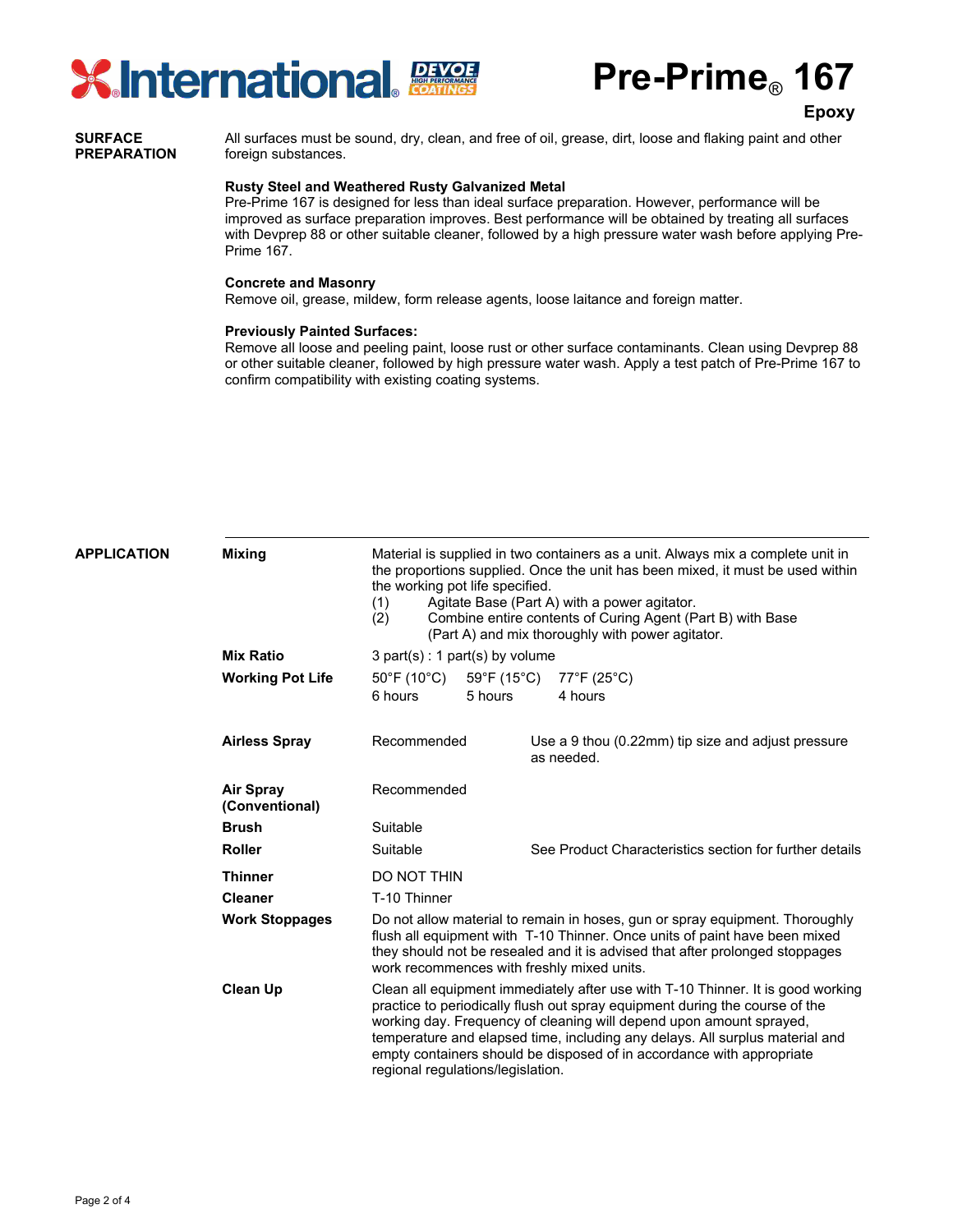

## **Pre-Prime**® **167**

**Epoxy**

### **PRODUCT CHARACTERISTICS**

Advantages:

- Low VOC
- Reinforces rusty steel, masonry, and aged "white rusted" zinc surfaces
- Penetrates surface rust, crevices, back-to-back angles
- Penetrates pores and tiny cracks in concrete and masonry surfaces
- Cures to a tough, water resistant coating
- Low film thickness required
- No shrinkage
- Applies easily by brush, roll or spray

Not recommended for use without a topcoat.

Air spray is preferred for appearance and build. Excessive air pressure can cause overspray problems.

For roller work, use a clean synthetic roller with 1/4" or 1/2" nap. New rollers should be thoroughly wet with T-10 Thinner and spun vigorously to remove loose fibres. Pre-Prime 167 is low in viscosity and usually, one coat is sufficient but porous surfaces may require two coats. Pre-Prime 167 should be applied in one thin wet coat, sufficient to completely cover and penetrate to the steel surface. Do not apply heavy coats and avoid puddling.

Note: VOC values are typical and are provided for guidance purpose only. These may be subject to variation depending on factors such as differences in color and normal manufacturing tolerances.

**SYSTEMS COMPATIBILITY**

The following topcoats are recommended for Pre-Prime 167:

Bar-Rust 231 Bar-Rust 231LV<br>Bar-Rust 233H Bar-Rust 233H L Bar-Rust 235<br>
Bar-Rust 236<br>
Devran 201H Bar-Rust 236 Devran 201H<br>Devran 203 Devran 224H Devran 223

Bar-Rust 233H Bar-Rust 233H LV<br>Bar-Rust 235 Bar-Rust 235V Devran 224HS